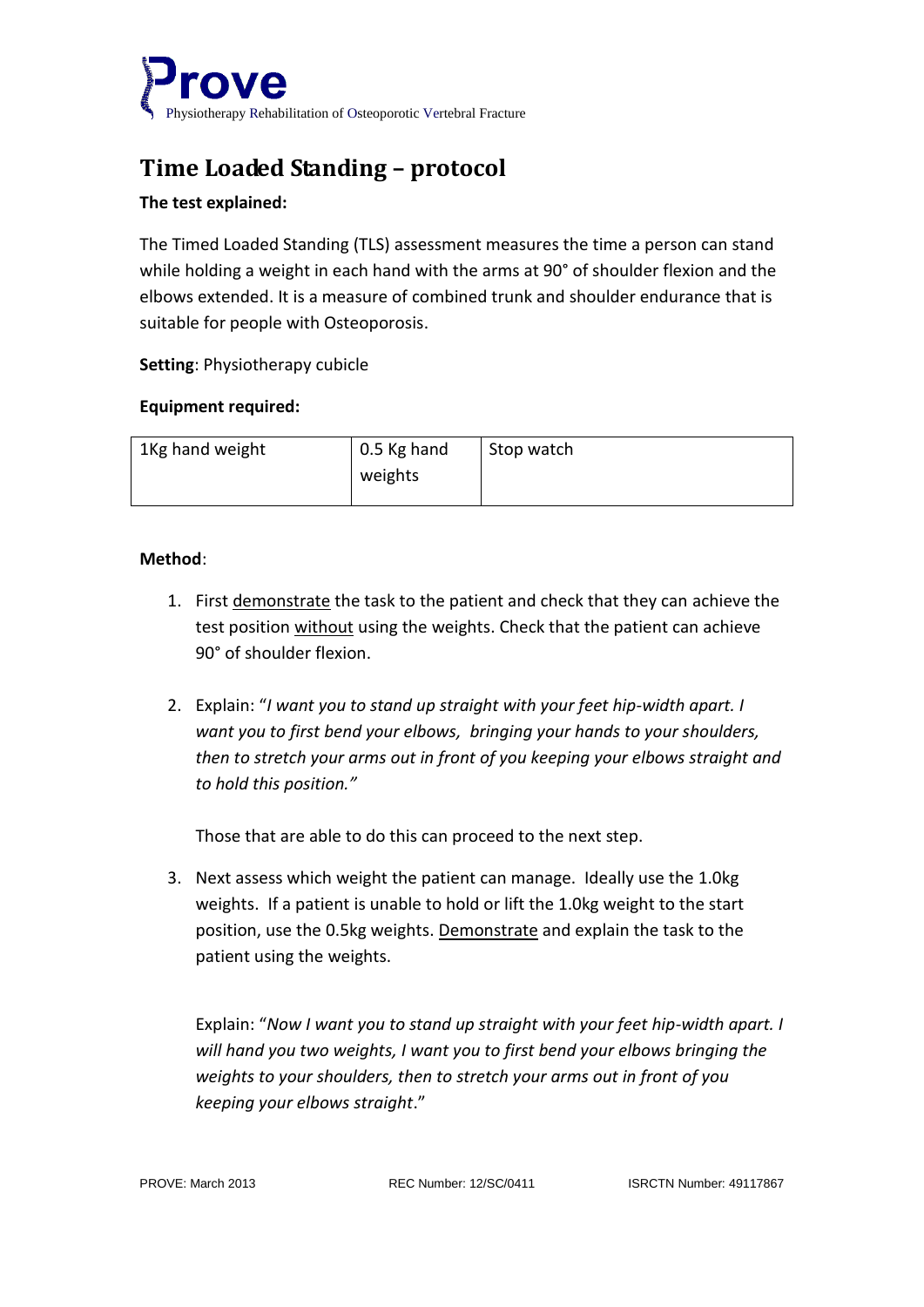

Once you have checked which weight to use, you should move to the timed stage of the assessment.

4. Complete the Timed Loaded Standing assessment.

 Explain: "*I want you to stand up straight as before. I will hand you two weights, I want you to first bend your elbows bringing the weights to your shoulders, then to stretch your arms out in front of you keeping your elbows straight and to hold this position for as long as comfortable. You must pass me the weights when you first become uncomfortable or wish to stop. I will stop you if I think your arms are tiring*."

- Ensure patient is stood erect with feet hip-width and not leaning on support such as plinth.
- Stand in-front and hand the patient two weights to hold at 90°.



Start stop-watch when patient has straightened arms (cue if necessary).





- 5. Stop test when either:
	- (1) Patient cannot achieve 90° of shoulder flexion (from set up).
	- (2) Patient is unable to maintain 90° position or begins to tire in arms.
	- (3) Patient chooses to end the test and passes you the weights.
- 6. If the patient stops the test, ask patient whether fatigue or discomfort/pain was the reason for stopping the test and record on body chart

PROVE: March 2013 REC Number: 12/SC/0411 ISRCTN Number: 49117867